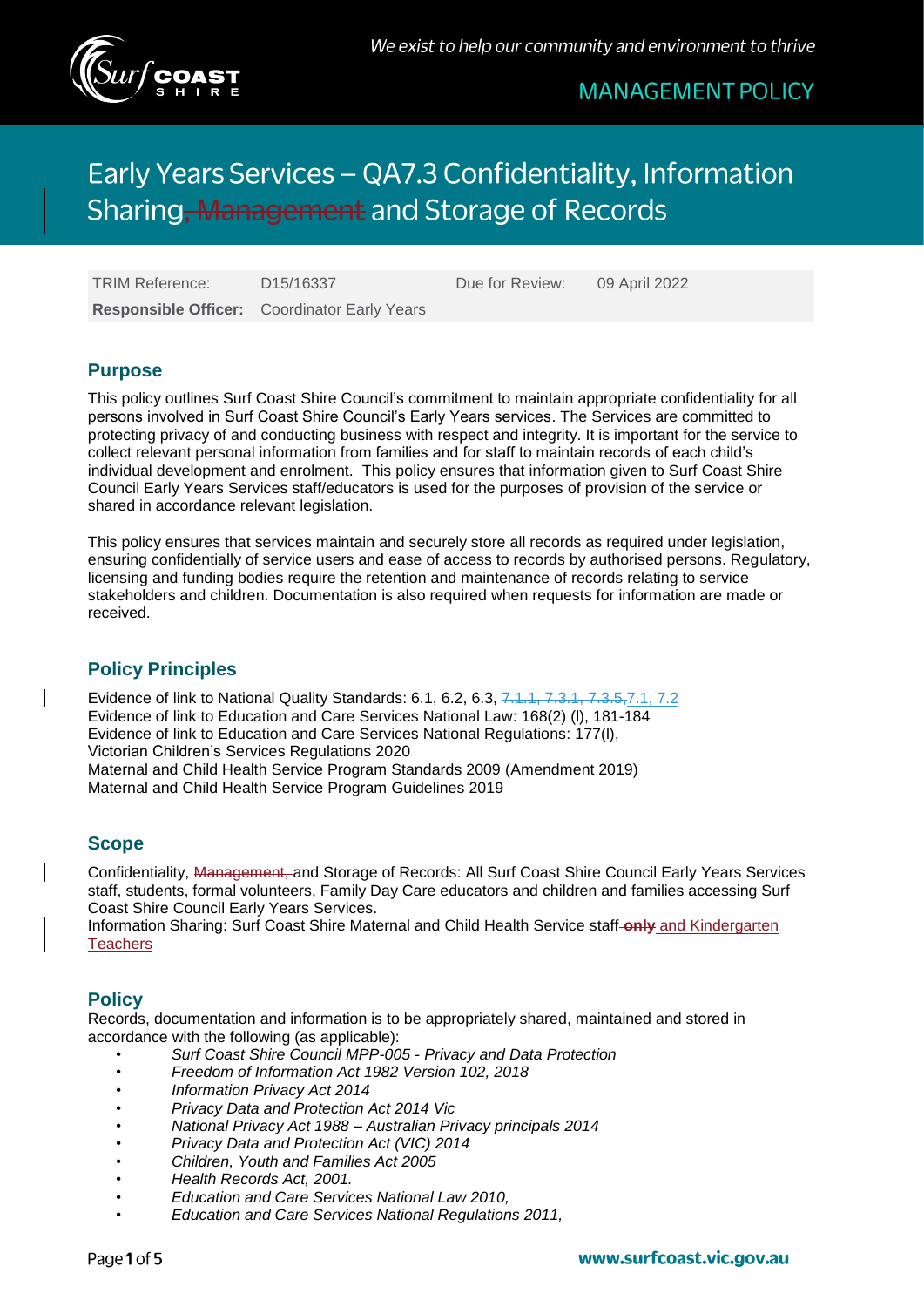

- *Victorian Children's Regulations 2020(Amendment 2011)*
- *Maternal and Child Health program Standards 2019*
- *Child Wellbeing and Safety Act 2005 (Vic)*
- *Child Wellbeing and Safety (Information Sharing) Regulations 2018*
- *Family Violence Protection Act 2008 (Vic)*
- *Family Violence Protection (Information Sharing and Risk Management) Regulations 2018*
- 1. Required Records

Applicable Surf Coast Shire Council Early Years Services must keep the following required records under *Section 177 of the Education and Care Services National Law 2010*:

- The documentation of child assessments
- An incident, injury, trauma, and illness record.
- A medication record
- Risk Minimisation and Communication Plan
- A children's attendance record
- Child enrolment records
- A record of visitors

Applicable Surf Coast Shire Council Early Years Services must keep the following records under *Part 3 Records of the Victorian Children's Services Regulations 2020*:

- Child Enrolment Records
- Attendance Records
- Medication Records
- Risk Minimisation and Communication Plan
- Accident, Illness, Injury and Trauma Records
- **Staff Records**
- Family Day Care Educator (contractors) Records.
- 2. Maternal and Child Health Service

#### Required Records:

The Maternal and Child Health Service is to maintain accurate and appropriate health information records for the child, mother and family in accordance with the *Health Records Act 2001*.

The minimum information to be included within the health record is:

- the identity of the maternal and child health worker who made the record and had contact with the child and family,
- information on assessment, information provided, referrals and recommendations made and other aspects of the consultation

All contact with clients should be entered into Child Development Information System (CDIS) in a timely manner, i.e. at time of contact, or as soon as practicable after

All hard copy documentation (eg: discharge summary) should be scanned in colour and saved in CDIS as an attachment, and the original disposed of appropriately.

#### 3. Confidentiality of Records

- All persons involved in Surf Coast Shire Council Early Years Services have the right to the maintenance of appropriate confidentiality. The Services are committed to protecting the privacy of stakeholders and conducting business with respect and integrity.
- It is a condition of employment that staff and educators maintain confidentiality in relation to children in the services, and their families; any breach of confidentiality may result in disciplinary action.
- Confidentiality expectations for students, formal volunteers and family helpers refer to *Surf Coast Shire Volunteer Policy and Procedure.*
- The service will ensure all records relating to children and their families are securely stored as required under legislation, ensuring confidentiality and easy access by authorised persons. This includes both electronic and hardcopy format.

#### 4. Storage of Records and other documents

i) National Quality Frameworks Laws and Regulations:

Surf Coast Shire Early Years Services (as applicable) must ensure that records and documents as set out in *regulation 183* are stored —

a. in a safe and secure place; and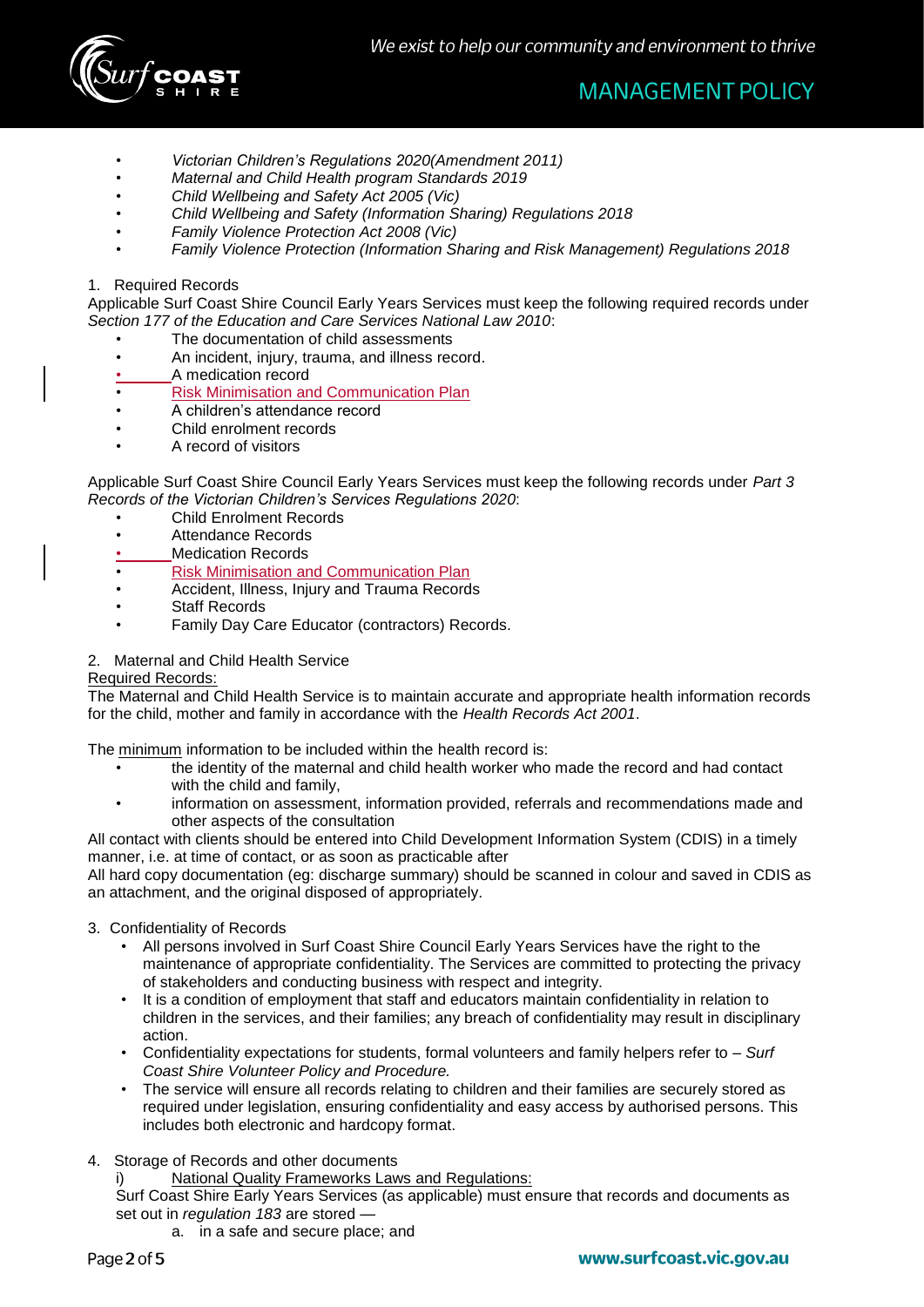

- **MANAGEMENT POLICY**
- b. for the relevant period set out in *sub-regulation (2*).

#### ii) Victorian Children's Services Regulations 2020

Surf Coast Shire Early Years Services (as applicable) must ensure that records and documents are stored as set out in *Part 3*.

#### iii) Maternal and Child Health Service Program Standards 2019

Surf Coast Shire Maternal and Child Health Service must ensure that:

- Records are maintained until the child is 25 years of age and/or seven years following the last contact with the MCH Service
- A confidential and secure personal file for each MCH worker is maintained

#### 5. - Information Sharing

No information is to be given to any outside Agencies or Government Departments unless access to this information is required under:

- o *Child Wellbeing and Safety Act 2005 (Vic)*
- o *Child Wellbeing and Safety (Information Sharing) Regulations 2018*
- o *Family Violence Protection Act 2008 (Vic)*
- o *Family Violence Protection (Information Sharing and Risk Management) Regulations 2019*
- o *Regulation 181 Confidentially of records kept by approved provider (Education and Care Services National Regulations 2011)* or;
- o *The Children, Youth and Families Act 2005 Information Sharing Framework*.
- o *Surf Coast Shire Council MPP-005 - Privacy and Data Protection.*
- o *Information Privacy Act 2000.*
- Wherever possible and appropriate parent/guardian consent is to be sought prior to any sharing of information.
- In some instances seeking parent/guardian consent prior to sharing information may be inappropriate - refer to Child Safe Standards Policy and relevant regulations
- Where a request for information is made, the applicable Early Years Service Team Leader or Early Years Coordinator/ Manager Community Strengthening must be consulted about the appropriateness of the request. Any such information should be limited to a minimum number of staff/educator and representatives as is possible.
- Only necessary information on families should be discussed with other individuals, agencies or government departments:
	- $\circ$  If a subpoena (summons) is received directing a service, staff or Family Day Care educator to give evidence or produce records.
	- o If a police officer or other authorised officer has a search warrant.
	- o As expressly authorised, permitted or required to be given by or under any Act or Law, or to the Regulatory Authority or an authorised officer.
	- o To reduce risk to a child in a medical emergency.
	- o By written authorisation of the parent/guardian or staff/Family Day Care Educator.

#### Consent to Share Information:Legislated Information Sharing Schemes

In 2018 the Victorian Government introduced the Child Information Sharing Scheme (CISS), which enables prescribed organisations and services to share information to promote the wellbeing and safety of children and the Family Violence Information Sharing Scheme (FVISS), which enables prescribed organisations and services to share information to facilitate assessment and management of family violence risk to children and adults. The legislation recognises that a child's safety takes precedence over any individual's privacy. The purpose of the schemes is to promote the safety of children and their families.

The Surf Coast Maternal and Child Health Service and Kindergartens is a are prescribed Information Sharing Entityies (ISEs) under these Schemes.

#### **Important notes about the CISS and FVISS:**

• Consent is not required from any person prior to sharing information that is relevant to assessing or managing the risk of family violence to a child, or promoting the wellbeing or safety of a child or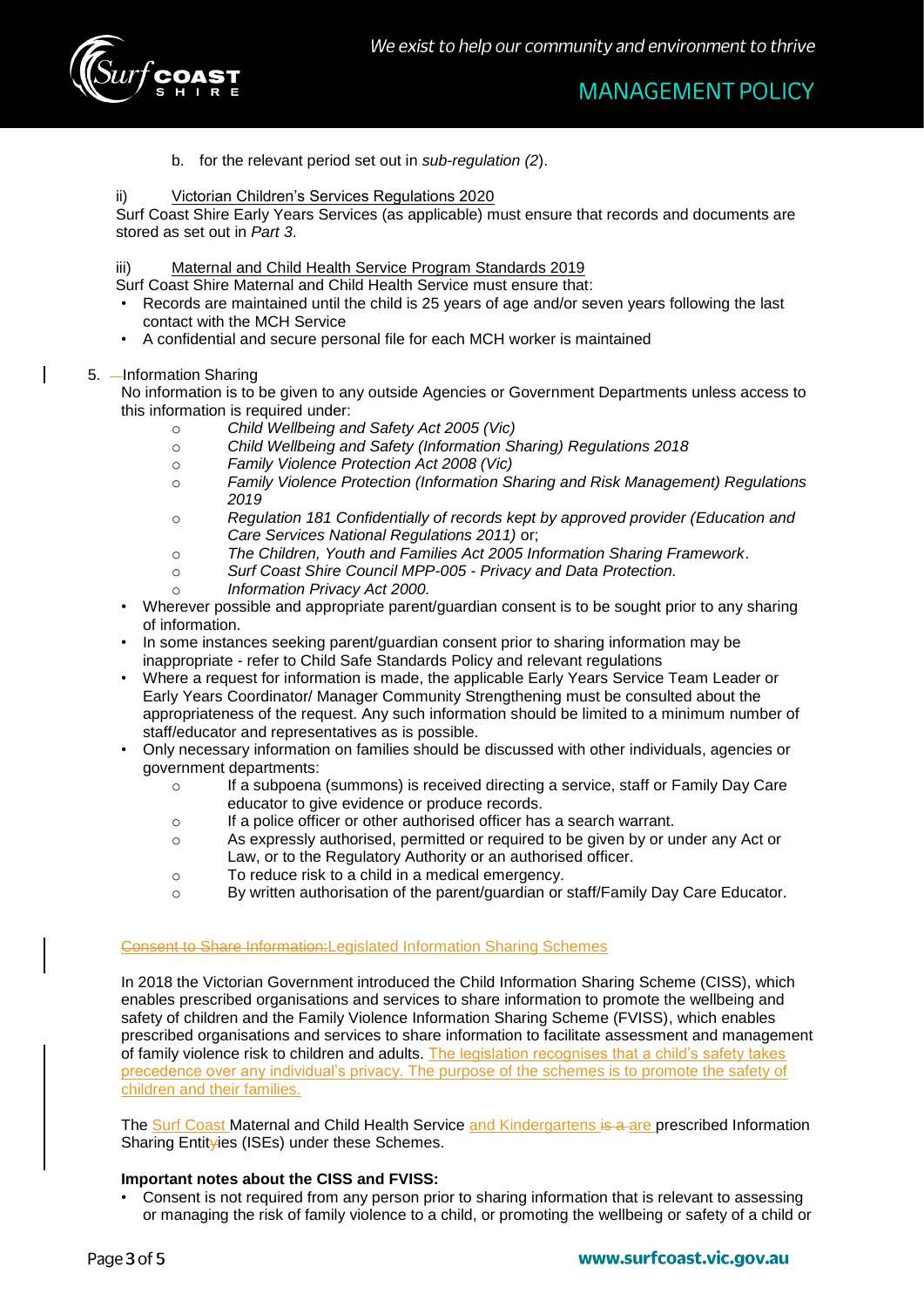

group of children. This includes information about a child, a perpetrator of family violence, the child's parent, or any other person.

- Working within the CISS, information can only be shared without consent by the MCH Service or Kindergarten if there is a reasonable belief that the information may promote the wellbeing and safety of a child or group of children.
- Working within the FVISS, only family violence risk relevant information can be shared. Excluded from information sharing is information that may cause harm or relates to court or legal proceedings.
- If a person believes their information has been unlawfully shared they can make a complaint.
- The CISS and FVISS protects information sharers from prosecution if the information was shared in good faith and with reasonable care within the purposes of the schemes.

#### Required Records

The Maternal and Child HealthMCH Service and/or Kindergarten is to maintain accurate and appropriate records when sharing information to promote child wellbeing and safety under the CISS or FVISS. Use of the MAV Information Sharing templates is strongly advised. These, and other record keeping checklists, can be accessed at [https://www.mav.asn.au/what-we-do/policy](https://www.mav.asn.au/what-we-do/policy-advocacy/social-community/children-youth-family/maternal-and-child-health-children-0-6-years/maternal-and-child-health-resources)[advocacy/social-community/children-youth-family/maternal-and-child-health-children-0-6](https://www.mav.asn.au/what-we-do/policy-advocacy/social-community/children-youth-family/maternal-and-child-health-children-0-6-years/maternal-and-child-health-resources) [years/maternal-and-child-health-resources.](https://www.mav.asn.au/what-we-do/policy-advocacy/social-community/children-youth-family/maternal-and-child-health-children-0-6-years/maternal-and-child-health-resources) Further record keeping checklists can be found in the *Child Information Sharing and Family Violence Information Sharing Toolkit (Maternal and Child Health Services 2018)*.

When disclosing confidential information under the CISS the following must be recorded;

- The name of the person and organisation who requested the information
- What information was requested
- The date the request was made
- What information was shared
- The name of the person and organisation with whom the information was shared
- The date the information was shared
- If you have prepared a family violence risk assessment or a safety plan for a victim survivor (including a child) or perpetrator of family violence, or another member of the family. Keep a copy of that risk assessment or safety plan
- Whether you sought the views of the child or their parent/guardian and, if not, the reason why
- Whether you informed the child or their parent/guardian that their information was shared

Information Sharing with other Surf Coast Shire Council Early Years Services Key Principles:

- Information Sharing is undertaken within the aforementioned legal requirements and Surf Coast Shire Council Early Years Services policies.
- Information shared is on a need to know basis only.
- Information is to be appropriately shared with the relevant Surf Coast Shire Council Early Years Service only, as indicated.
- The appropriate *Consent to Share Information* processes are attended to (*described belowabove*).

Family Day Care

- No personal information of any parent, child, Family Day Care educator or Family Day Care staff member is to be discussed within or external to the Family Day Care service; unless asked by the Coordination Unit as part of the aforementioned Consent to Share Information process.
- Family Day Care Educator-home: All records (both electronic and hard copy) are stored securely ensuring access to individual records is only by the educator.
- Any breach of confidentiality as per the Surf Coast Shire Council and Early Years' Services policies and procedures constitutes a breach of contract and may result in disciplinary procedure or termination of contract.

# **Definitions**

Information Sharing Entity (ISE) Child Information Sharing Scheme (CISS)